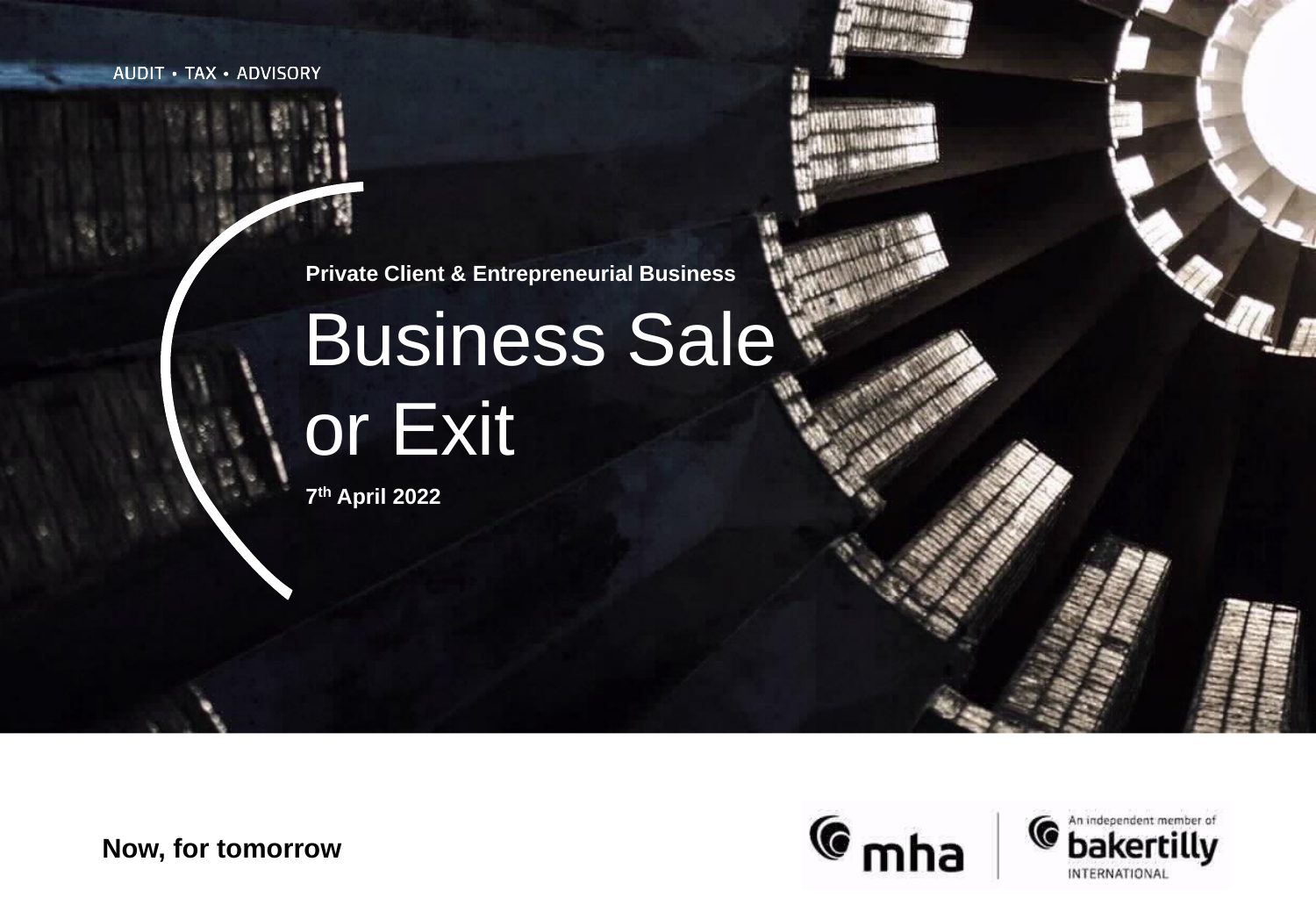# **Our Speakers**





**James Kipping** Tax Partner & Head of Private Client



Tax Partner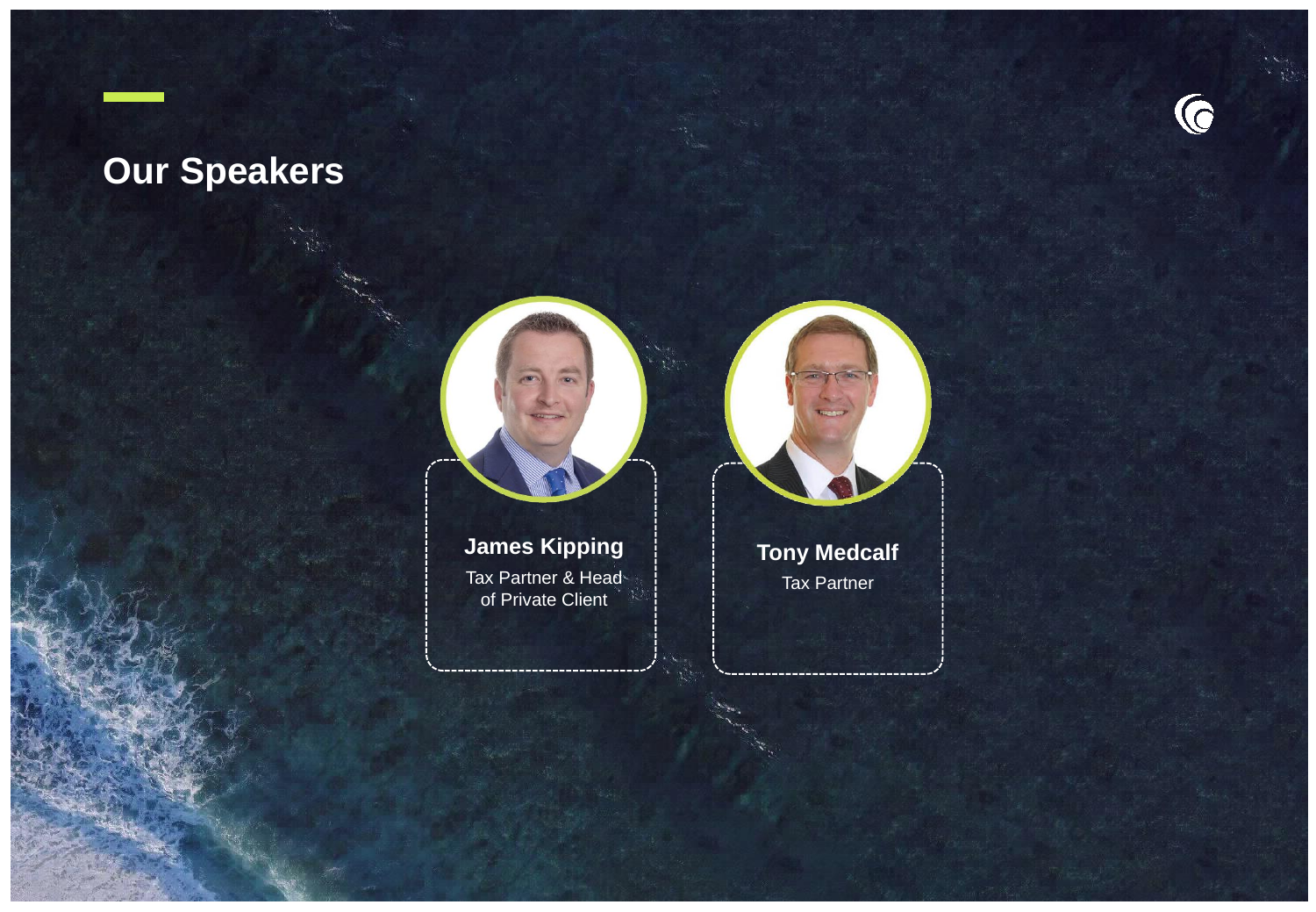# What will be covered .....

- 1. Preparing your business for sale
- 2. Business Asset Disposal Relief ("BADR")
- 3. Incentivising Key Employees
- 4. What are you selling, and to whom?
- 5. Shares or Assets?
- 6. Third Party sale /Management / Family
- 7. Tax considerations when structuring the consideration
- 8. Pre-sale planning opportunities pensions /retention of cash

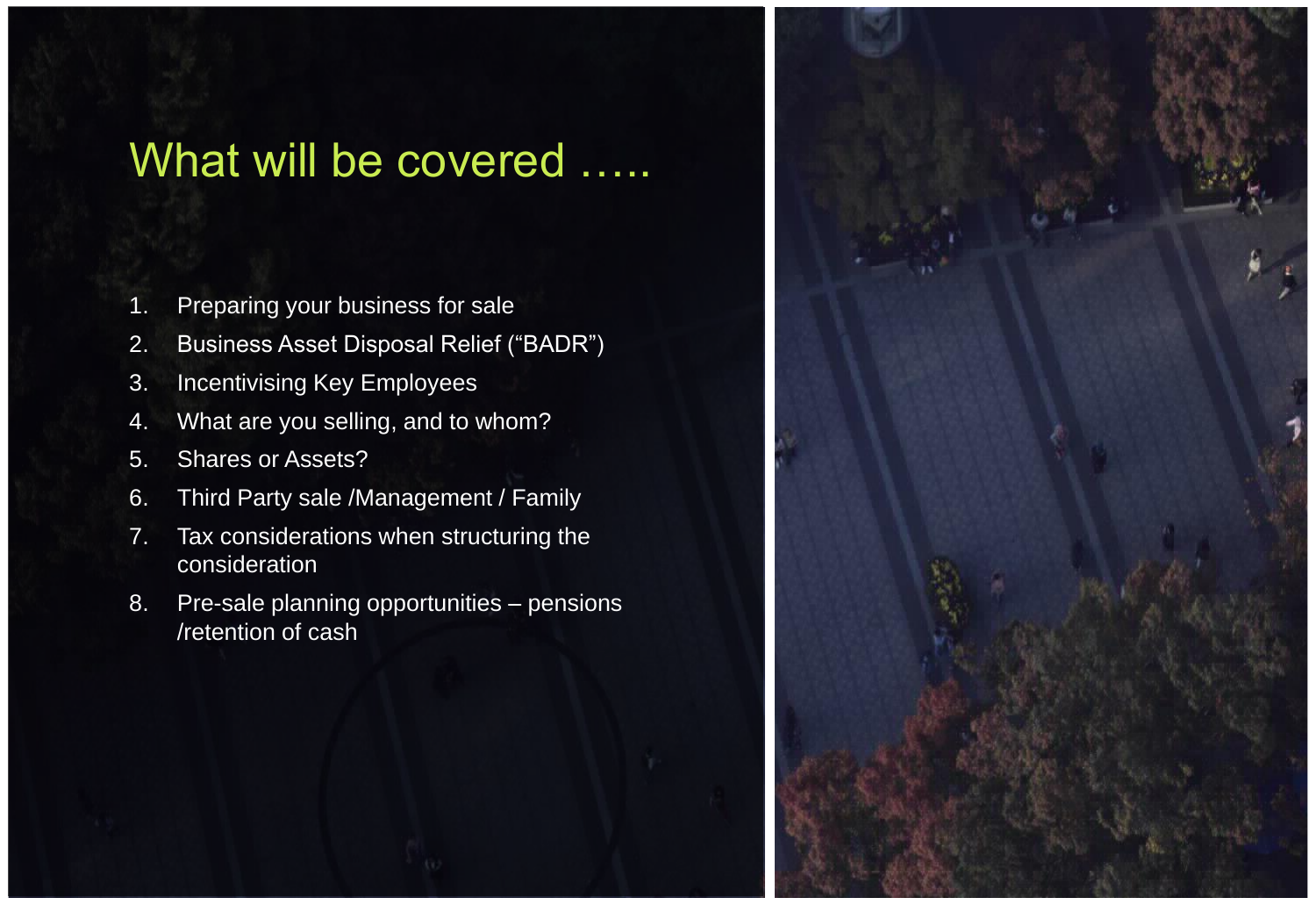# **Preparing your business for sale**



- Get ready now !
- Areas to review:
- Maximising relief's capital gains tax & inheritance tax.
- Share ownership structure.
- Business Asset Disposal Relief ("BADR").
- Ensure shareholding maximises BADR.
- Shares into trust  $-7$  year clock.
- Making yourself redundant incentivising Key Employees.
- Business structure.
- Business property. **Tony**

**Medcalf Tax Partner**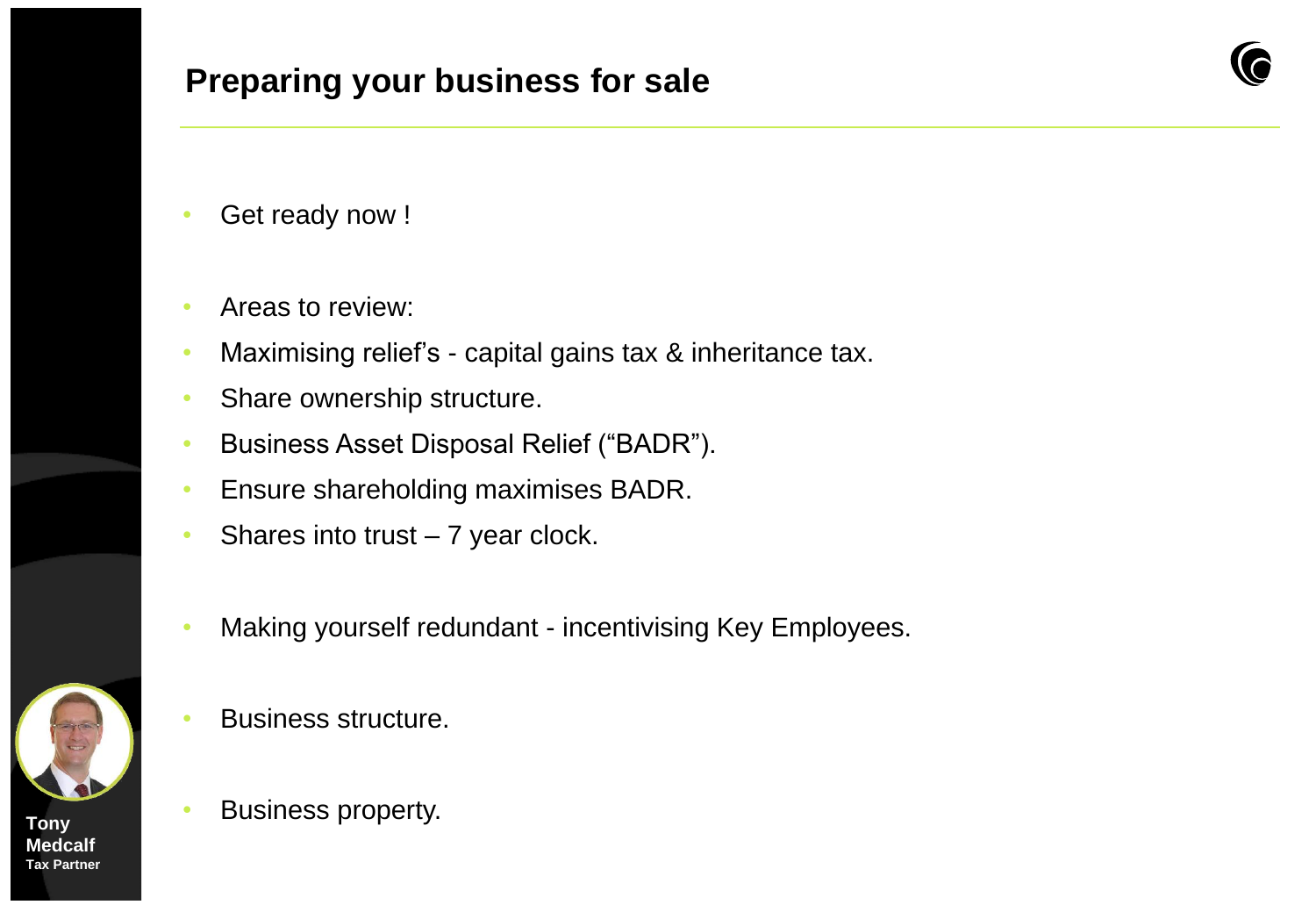# **Business Asset Disposal Relief ("BADR")**

- CGT at 10% on first £1m of qualifying lifetime gains per person.
- Qualifying conditions satisfied throughout the 24 months prior to the disposal:
	- The company must be a trading company or the holding company of a trading group;
	- The individual must be an officer or employee of the company or a member of the group; and
	- The individual must hold 5%+ of the ordinary share capital, the voting rights of the company, and
	- They must also be either beneficially entitled to at least 5% of the profits available for distribution/assets on a winding up or 5% of the proceeds on disposal of the ordinary share capital.
- Ensure you review
	- Employment status
	- Directorships
	- Shareholdings of family members.

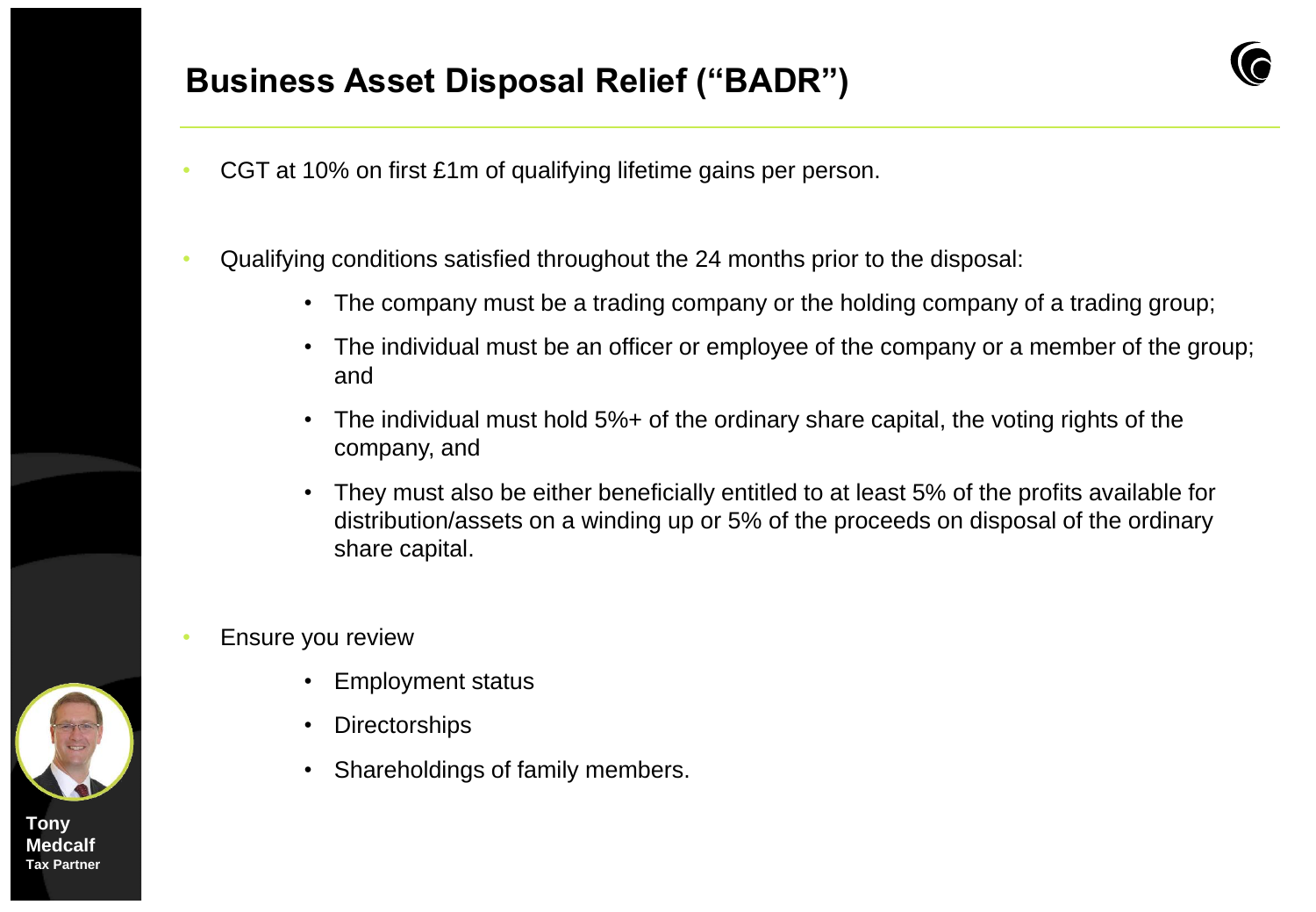## **Incentivising Key Employees**

- 
- Enterprise Management Incentive approved 'tax advantaged' share option scheme designed to encourage employee ownership of companies.
- Designed for small and medium-sized companies.
- A company is able to incentivise and retain specific employees, such as key management personnel.
- Very flexible in their design depending on the desired outcome.
- All of the growth in value of the shares from the date of the grant of the share option to the eventual sale is subject to capital gains tax (usually at 10% - more later) and not income tax (20%/40%/45%!) .

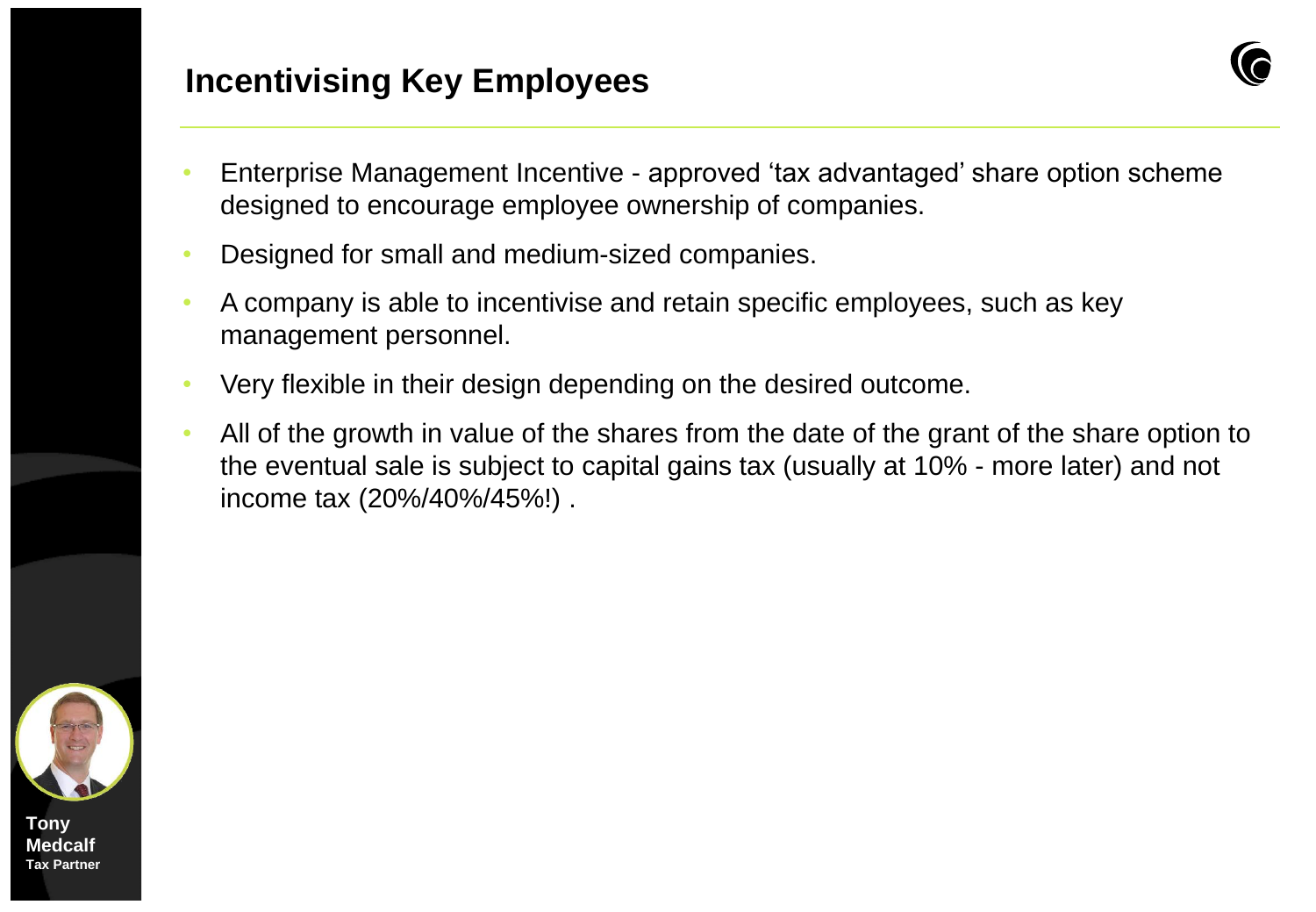## **Enterprise Management Incentive**

- 
- Share Options A right to acquire a specified number of shares in a company at a future date for a pre-determined price
- Shares new or existing shares?
- Share type participate in current value of company or just the growth?
- Exercise date immediately, subject to performance conditions, on a sale 'exit only'?
- Exercise price nominal value, market value or anything in between?

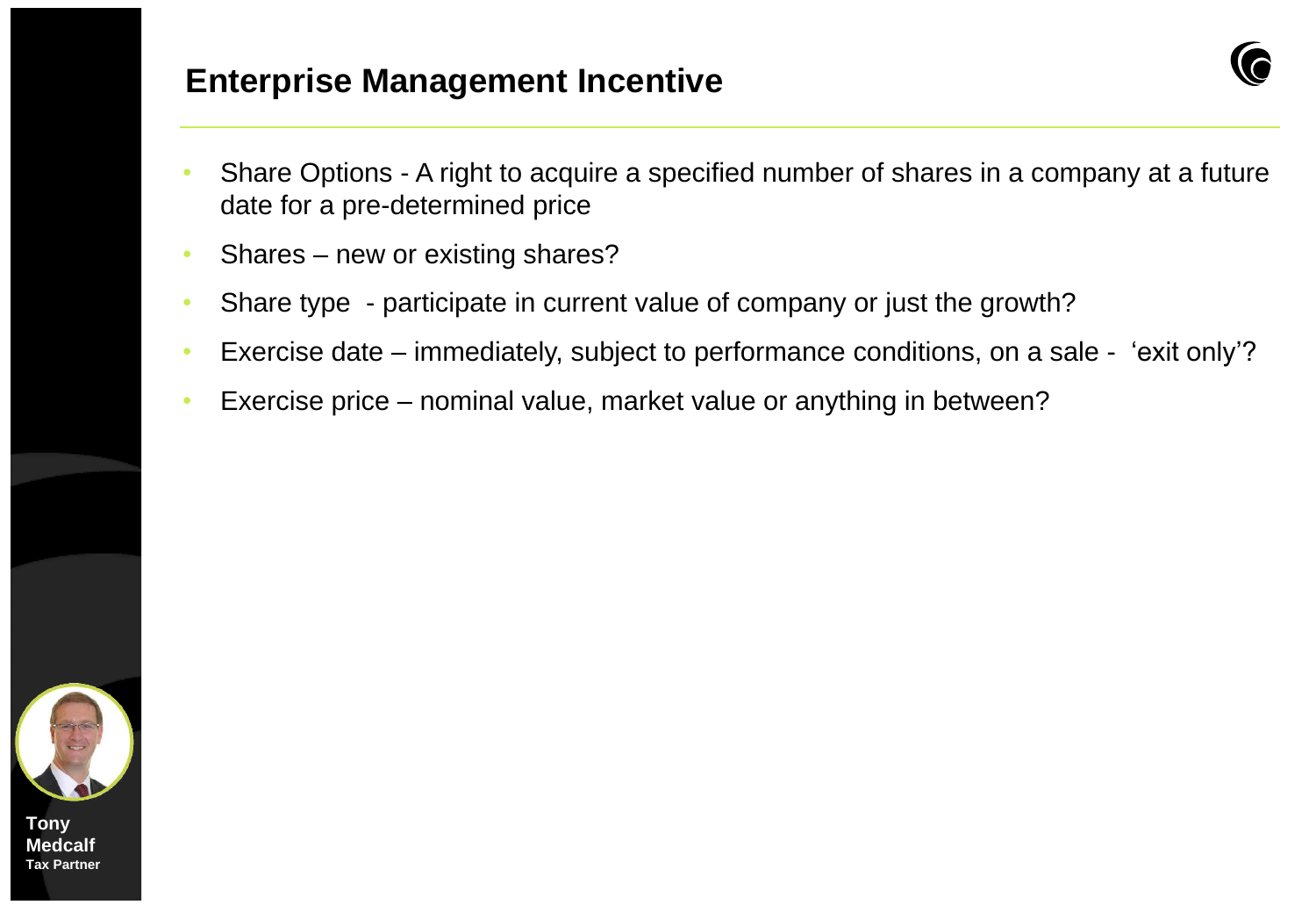

| <b>Company Conditions</b>      | <b>Employee Conditions</b>                                                                                                                                              |
|--------------------------------|-------------------------------------------------------------------------------------------------------------------------------------------------------------------------|
| <b>Trading companies</b>       | Must be an employee of the company<br>or member of the group                                                                                                            |
| Cannot be a subsidiary company | Work 25+ hours per week for the<br>company (or if less 75%+ of their<br>working time)                                                                                   |
| Gross asset $\leq$ £30m        | No material interest $-$ > 30% of ordinary<br>share capital (including unexercised<br>options but not EMI options) and<br>including share options held by<br>associates |
| Employee numbers < 250 FTE     |                                                                                                                                                                         |

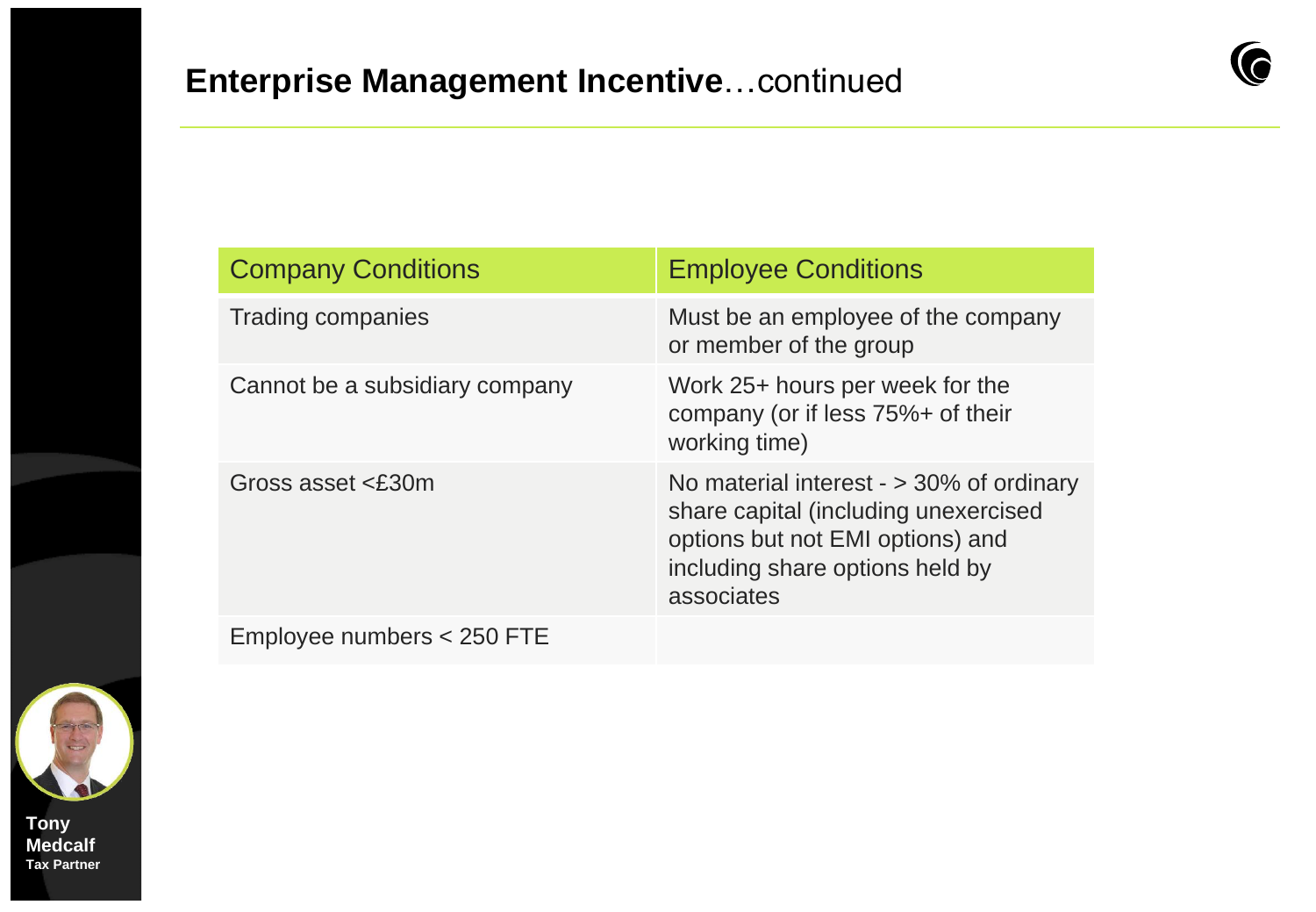## **Enterprise Management Incentive**…continued

#### • Tax implications:

- On Grant no tax or NIC charge
- On Exercise income tax to the extent the employee does not pay market value at date of grant, i.e. tax on the discount. PAYE and NIC if shares a 'readily convertible asset'
- On Sale capital gains tax reported by the employee under self-assessment
- Business Asset Disposal Relief
	- **No requirement** to hold 5%+ of the ordinary share capital/voting rights etc
	- The period that the individual holds the option (not the shares) can count towards the 24 month qualifying period, e.g. exit only options

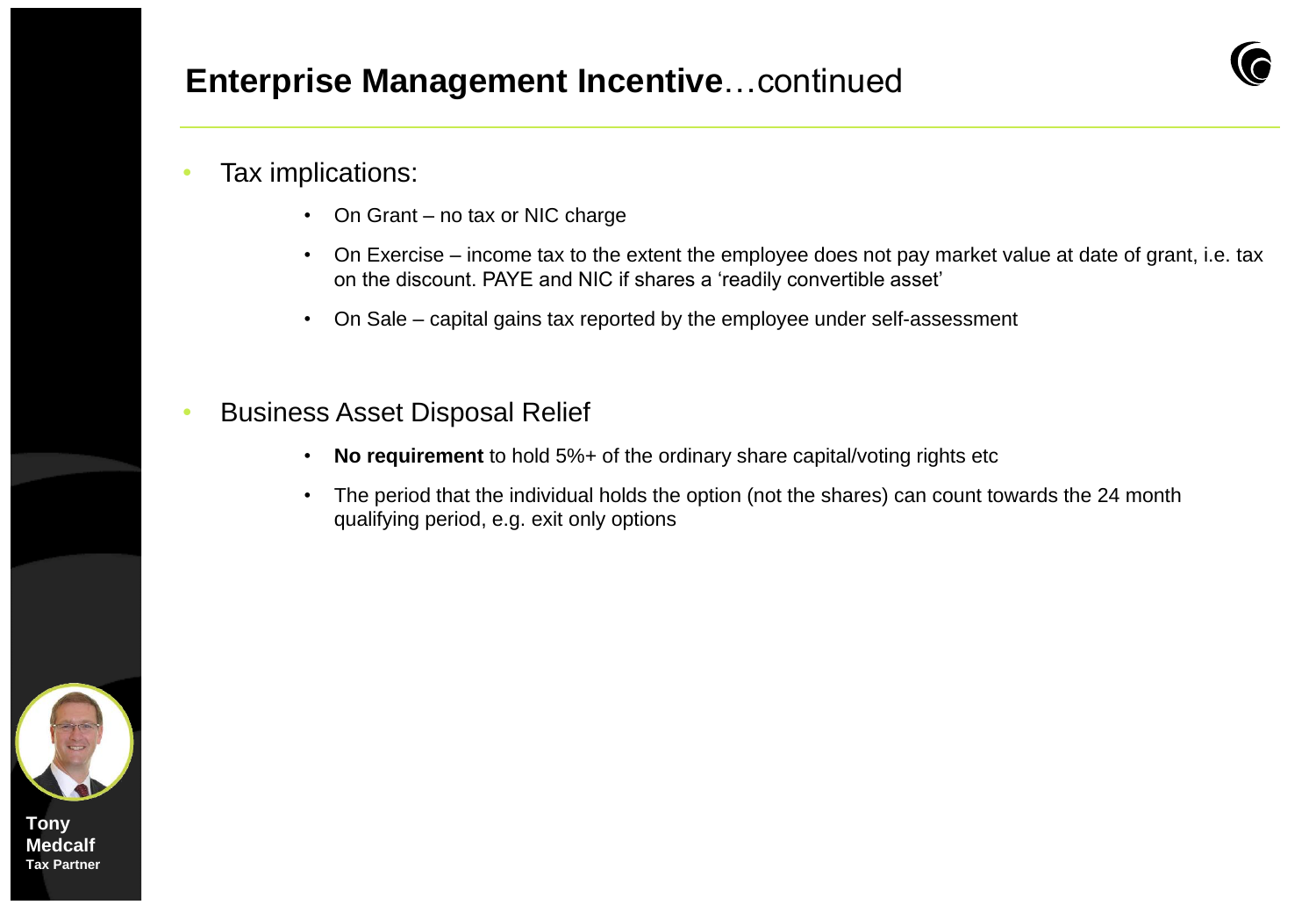# **What are you selling, and to whom?**

- What are you selling ?
	- Shares in the company
	- Trade and business assets
	- Part of your business/subsidiary

### • To whom ?

- Third Party
- Management / Employees
- Family

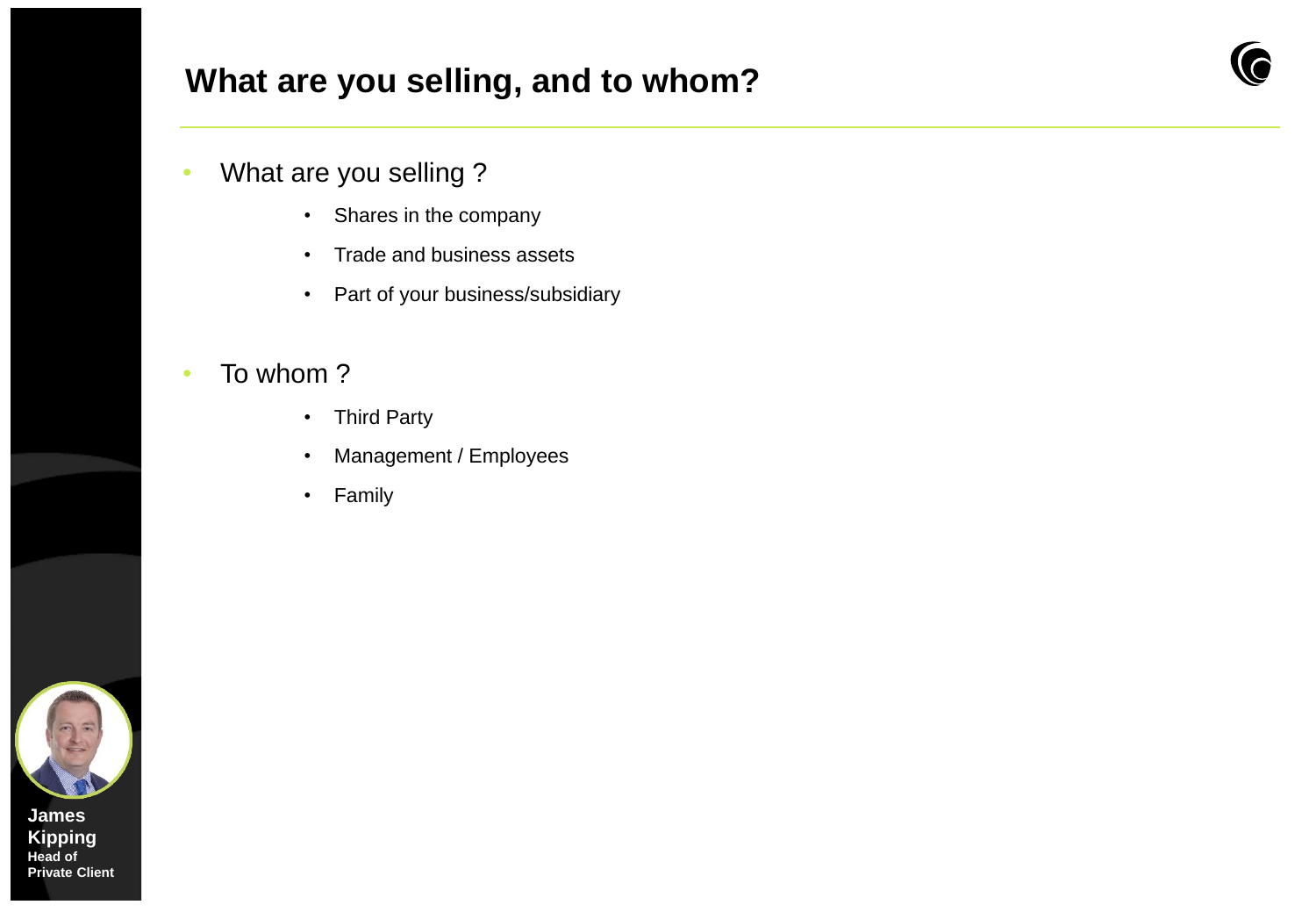## **Shares or Assets?**



- Shares usually beneficial
	- Capital tax treatment
	- BADR
	- Multiple consideration options

### • Assets – may have no choice

- Retain Company as an investment vehicle?
- Extract over time?
- Wind up and extract as capital (BADR?) BUT Anti avoidance!

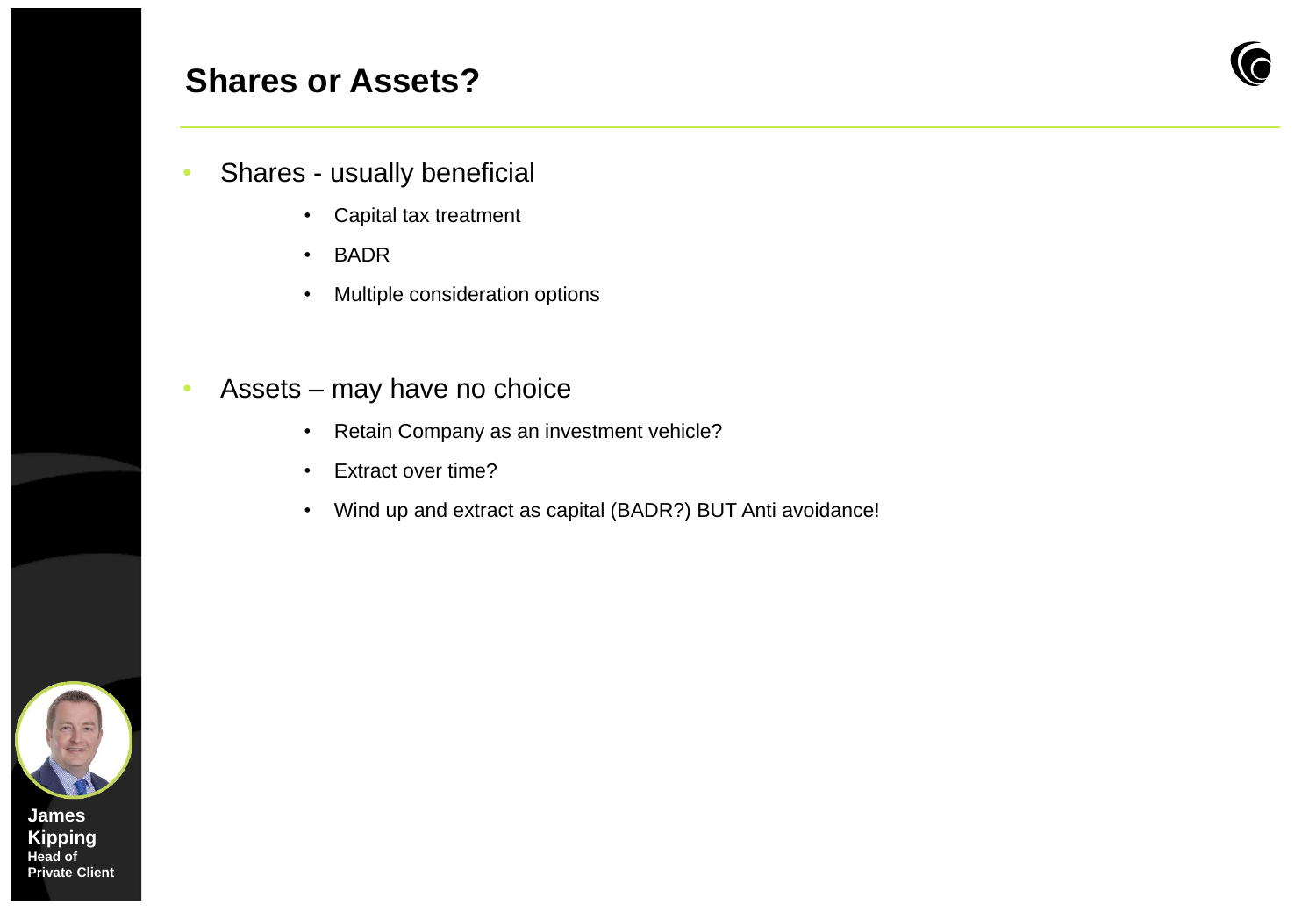# **Third Party Sale**



- Most straightforward but could be various forms
	- All cash on sale
	- All cash but some or all deferred for a time
	- Cash plus an earn out based on future results
	- Cash plus paper of some form

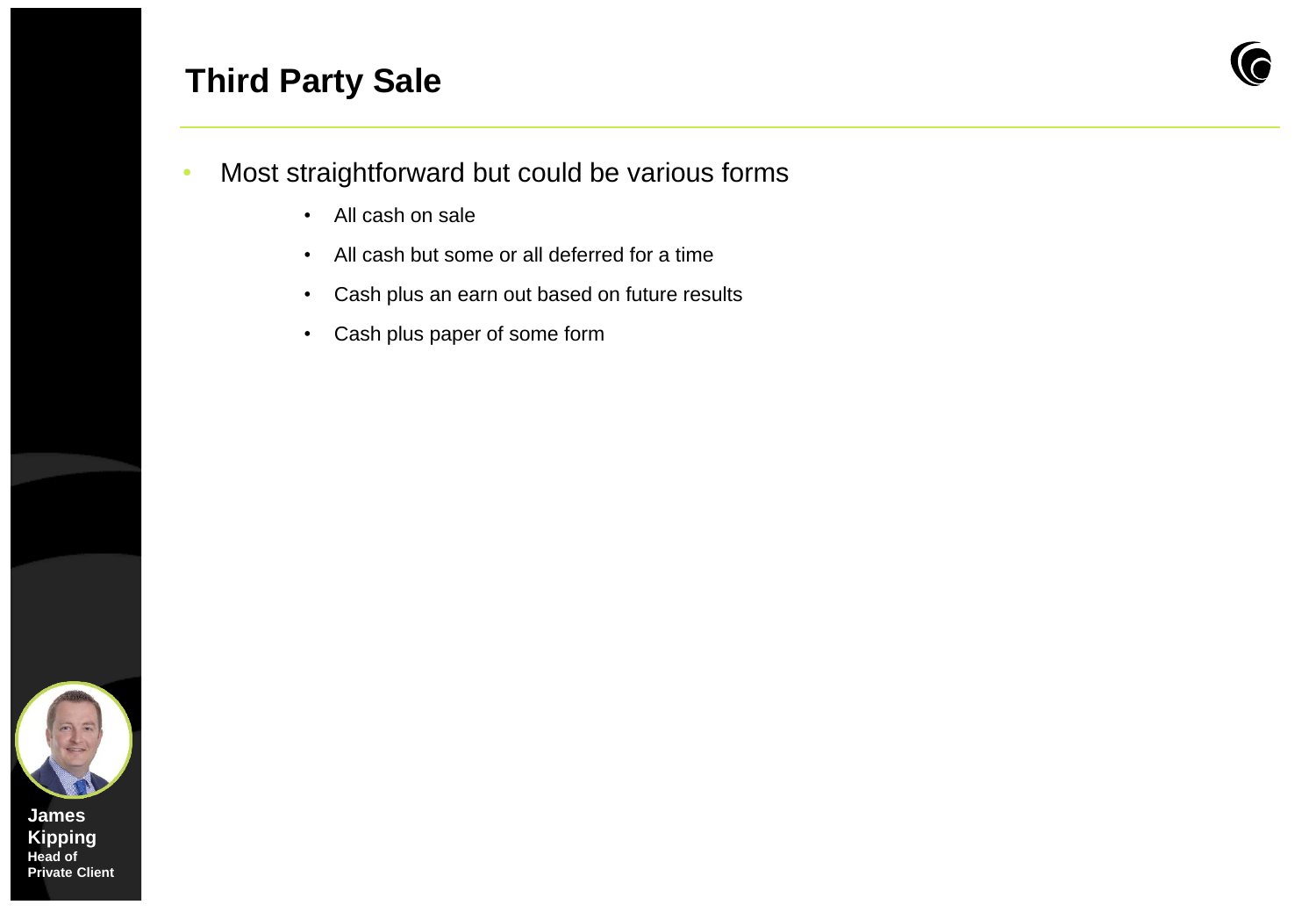## **Management / Employees**



- Very common management team buys
- Often limited resources so various methods available
	- Company purchase of own shares plus team purchase
	- Newco buy out
	- Combinations including EOT

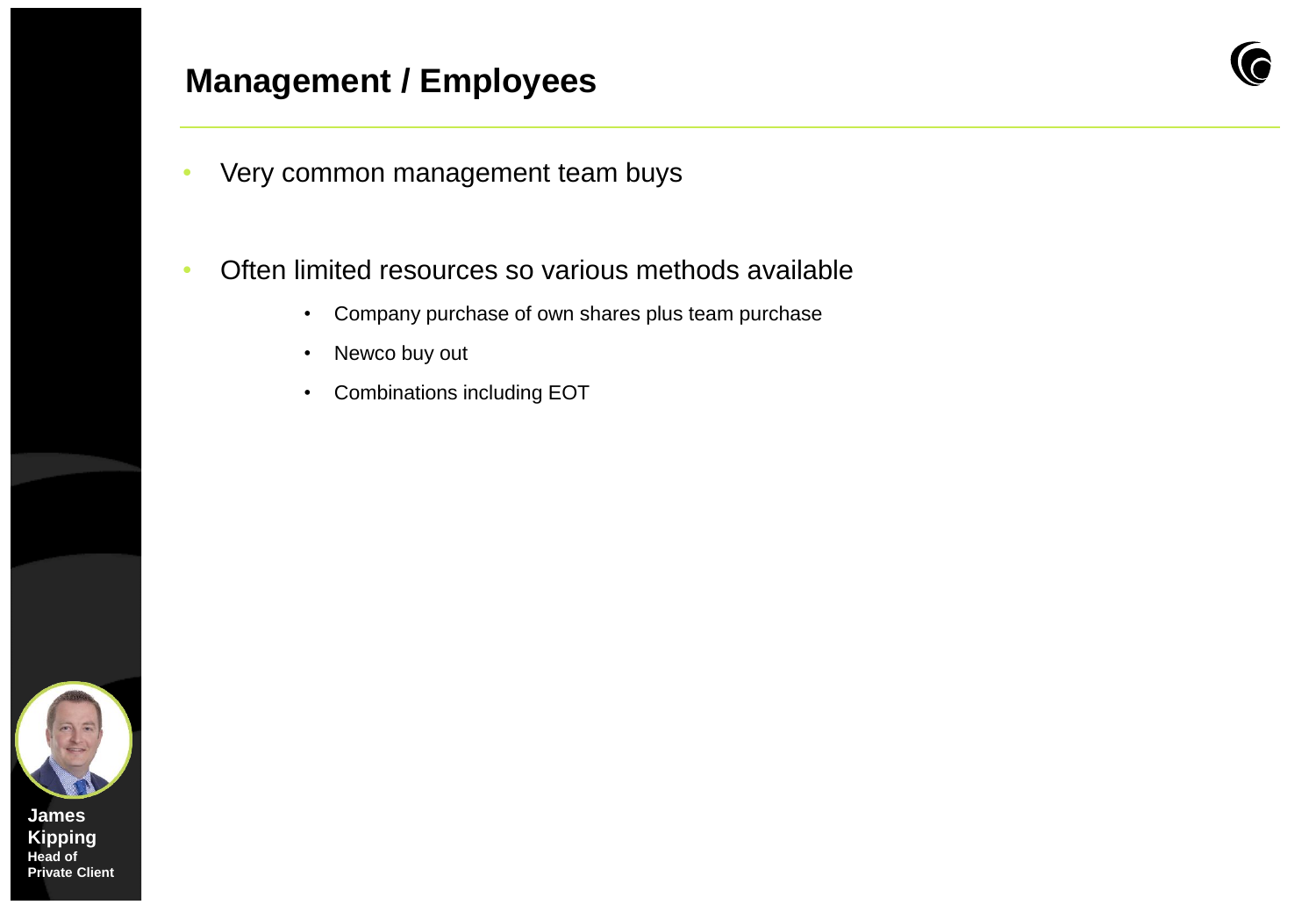# **Family**



- Gifts
- Family Trust
- Purchase of own shares
- Newco Buy out
- Combinations

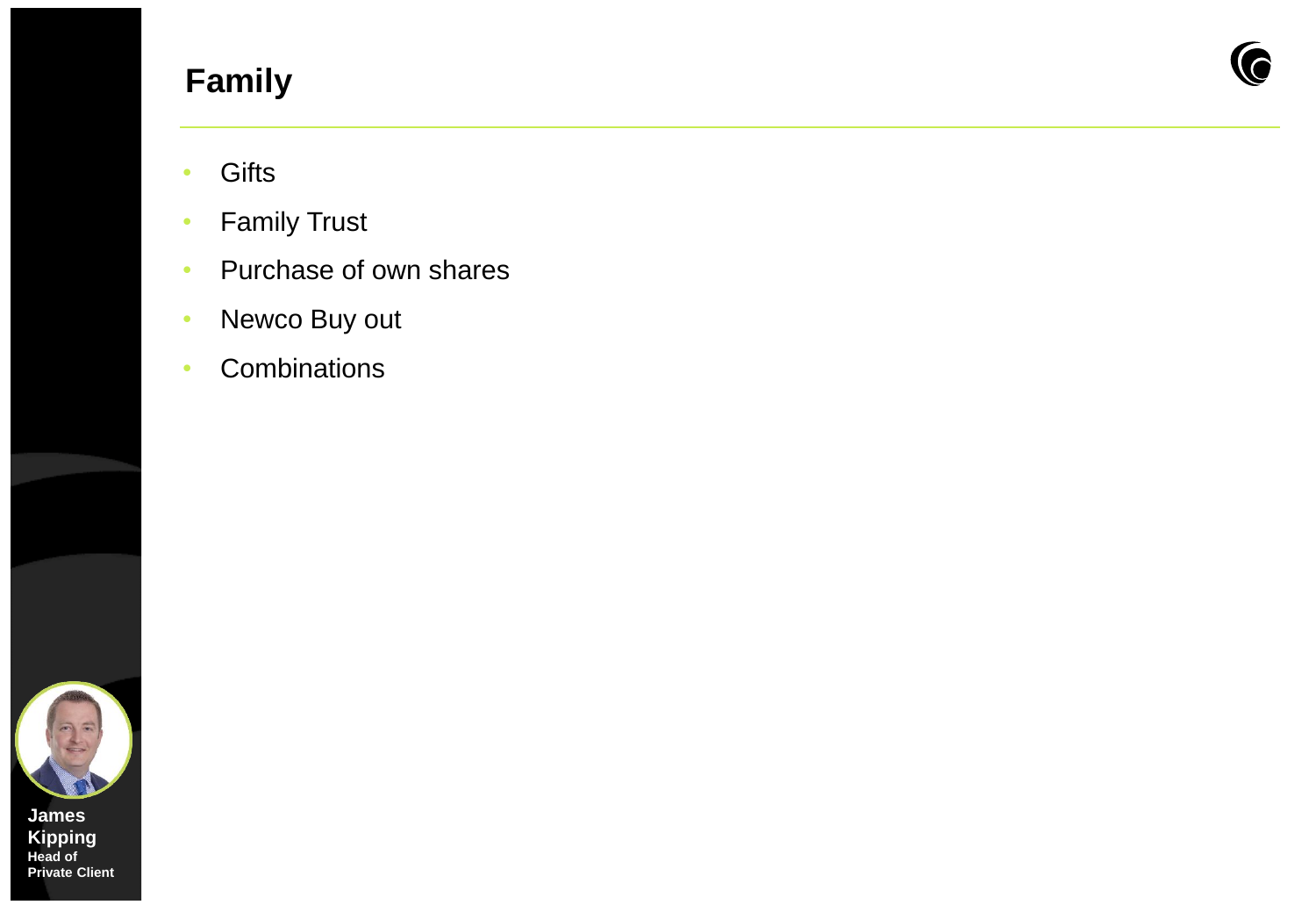# **Tax considerations when structuring the consideration**

### • Non-cash Consideration

- It is common for part of the consideration for the sale of the shares to be in the form of shares or loan notes, or a combination of the two
- Section 135 TCGA 1992: The original shares and the "new holding" (of shares or loan notes or both) are treated as the same asset, and the new holding inherits the base cost of the original shares
- Unless the individual holds at least 5% of the ordinary share capital in the buyer, BADR will not be available on eventual disposal of the shares. In these circumstances it is possible to elect to disapply s135
- Loan notes take the form of Qualifying Corporate Bonds (QCB's) or Non-Qualifying Corporate Bonds (Non-QCB's) – deferral provisions can be disapplied in either case, if BADR will apply
- Deferred consideration
	- The CGT treatment of deferred consideration depends on whether it is ascertainable or unascertainable at the time of sale

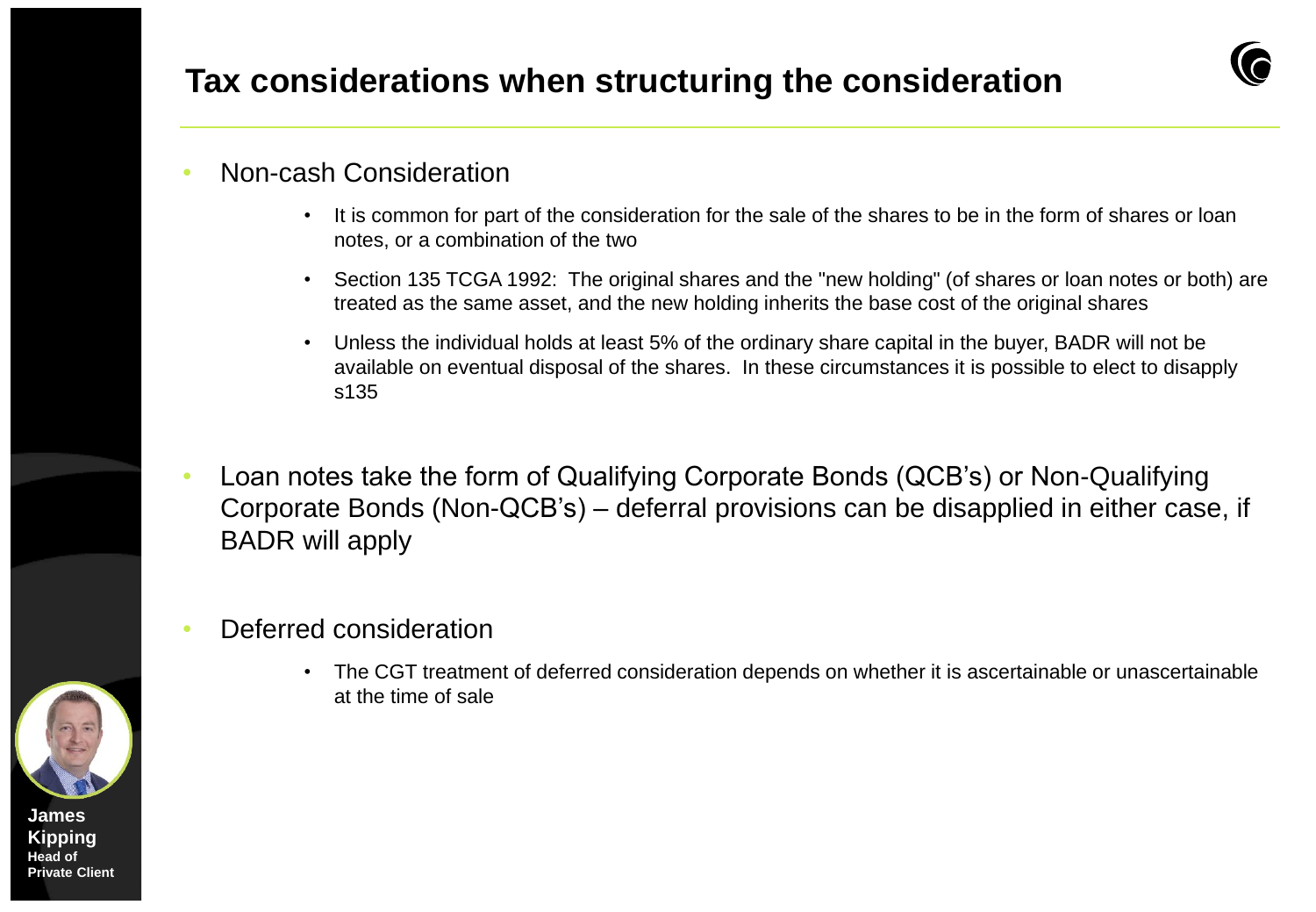# **Tax considerations when structuring the consideration**…continued



## • Ascertainable Consideration

- Where there is a stated amount, but the right to receive it is contingent or it is paid in instalments, the whole gain is taxed up front
- Where deferred consideration is not paid, the shareholder's liability to CGT is subsequently adjusted
- Note that where the sale price is subject to adjustment following the preparation of completion accounts for the target, the consideration is regarded as ascertainable for CGT purposes
- Deferred consideration
- Unascertainable consideration, including earn-outs
	- Where the consideration cannot be ascertained, the seller is treated as making two disposals for CGT purposes
- First disposal is the sale of the Target
	- The proceeds are the ascertainable consideration plus the value of the right to receive the deferred consideration
- Second disposal is the disposal of the earn-out right when the further consideration is received
- No BADR on second disposal **James**

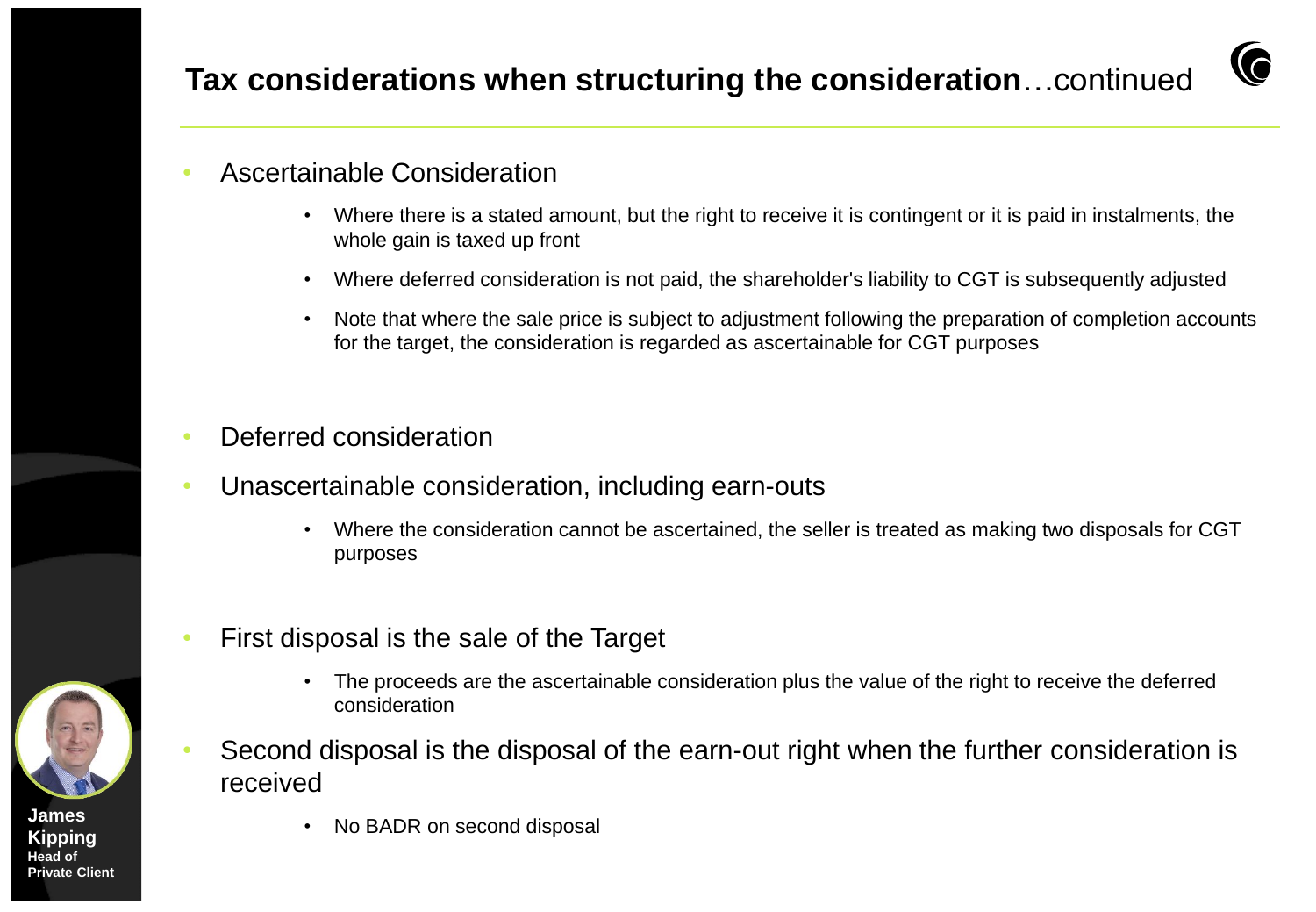**Brad & Angelina** 



- Both own 50% shares in haulage company
- Company owns offices / warehouses from which it operates
- Year end 31 March 2023
- Company profit expected £400,000
- Both have existing pensions valued at £100,000
- The offices / warehouse the company operates from has just been valued at £450,000. The assumed rental valuation is £36,000 (i.e. 8% yield)

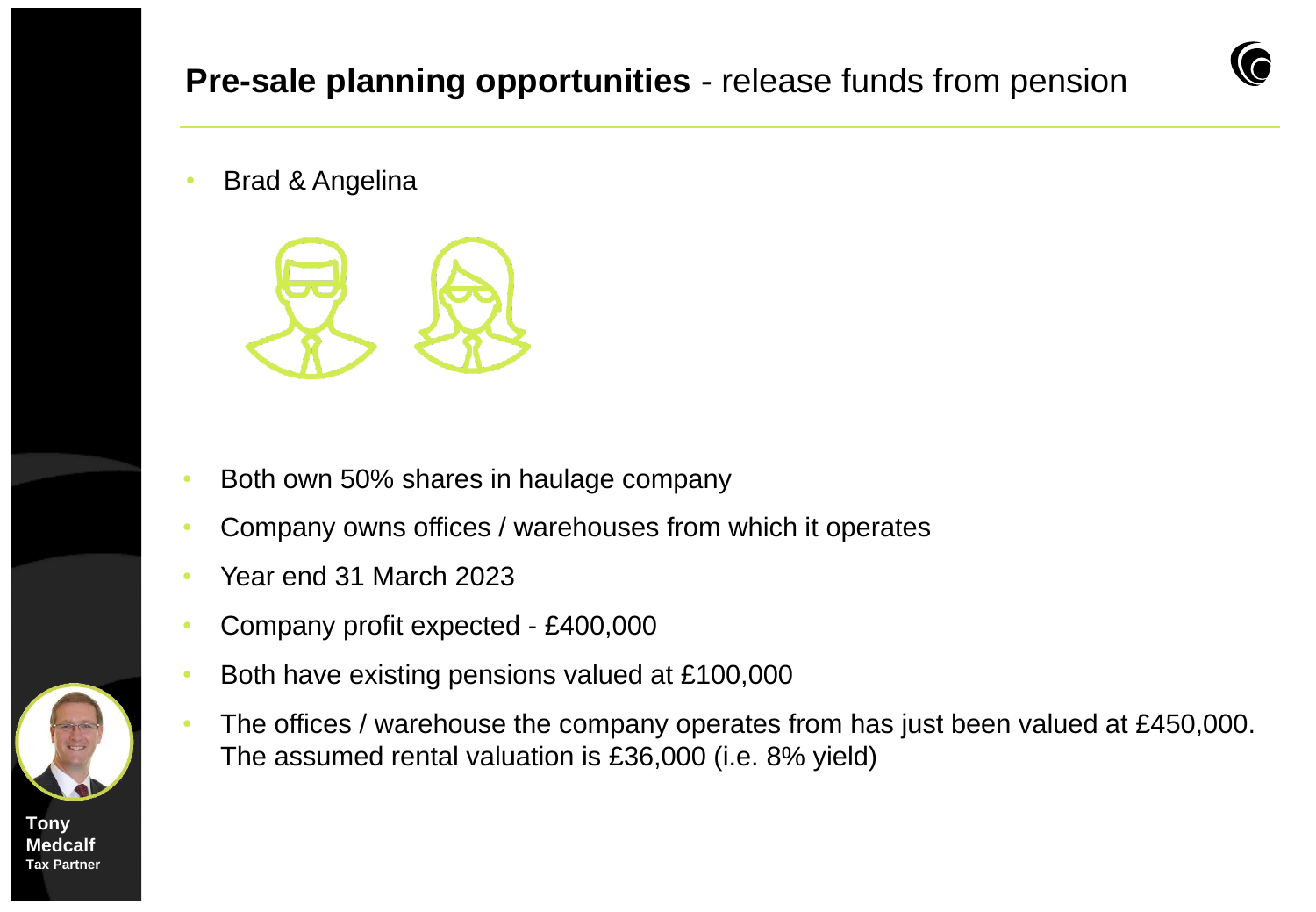C





**Medcalf Tax Partner**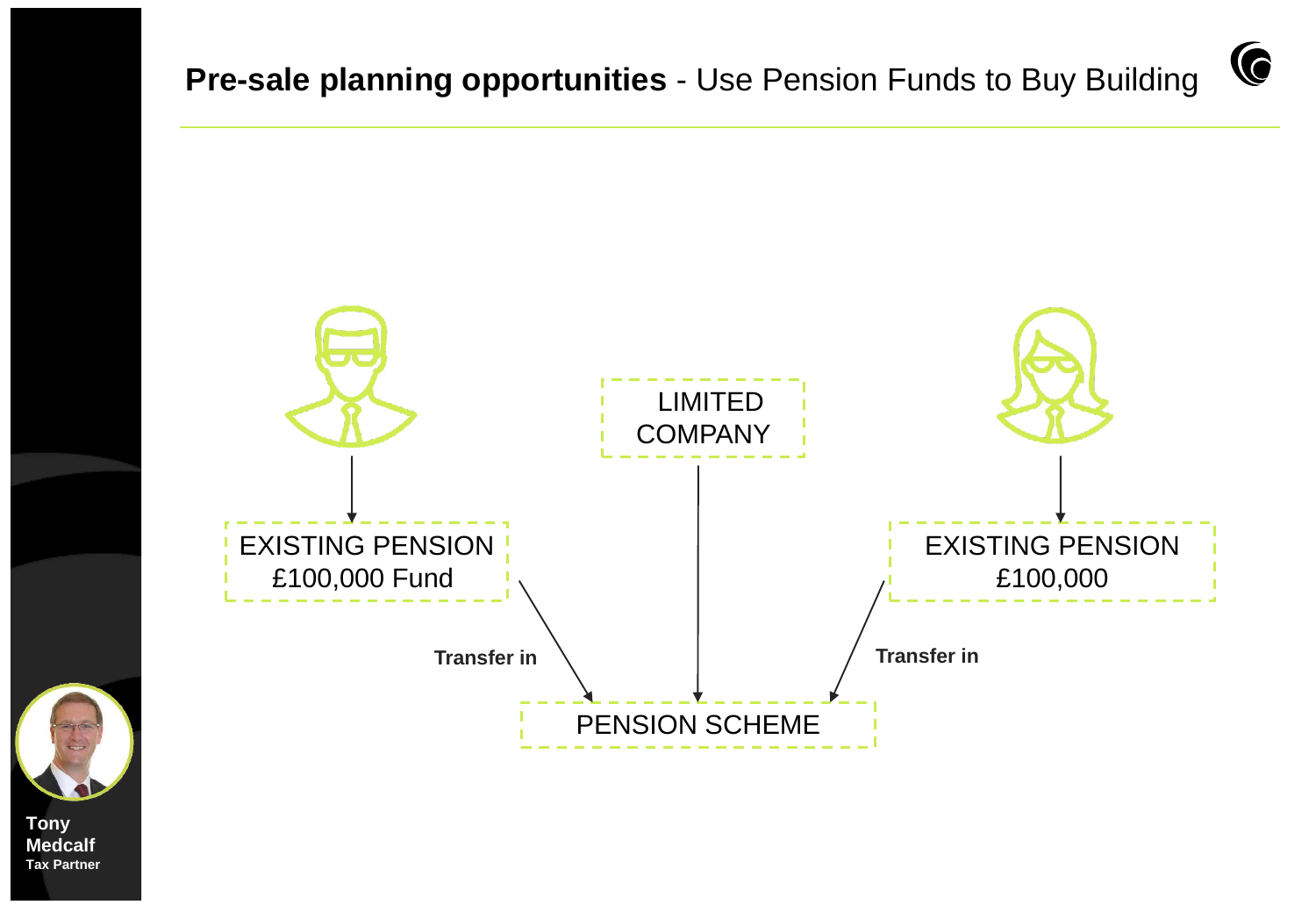G

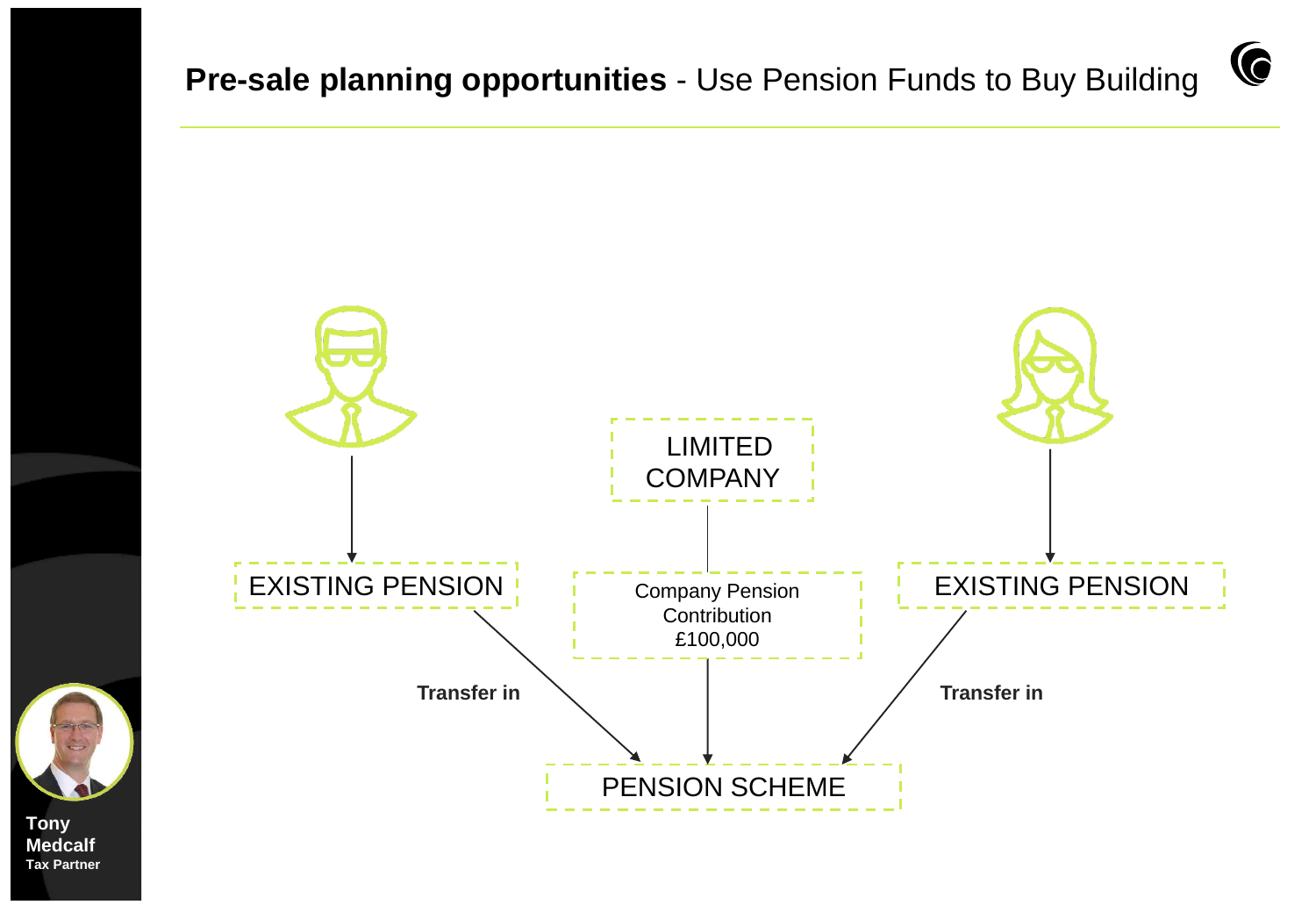C

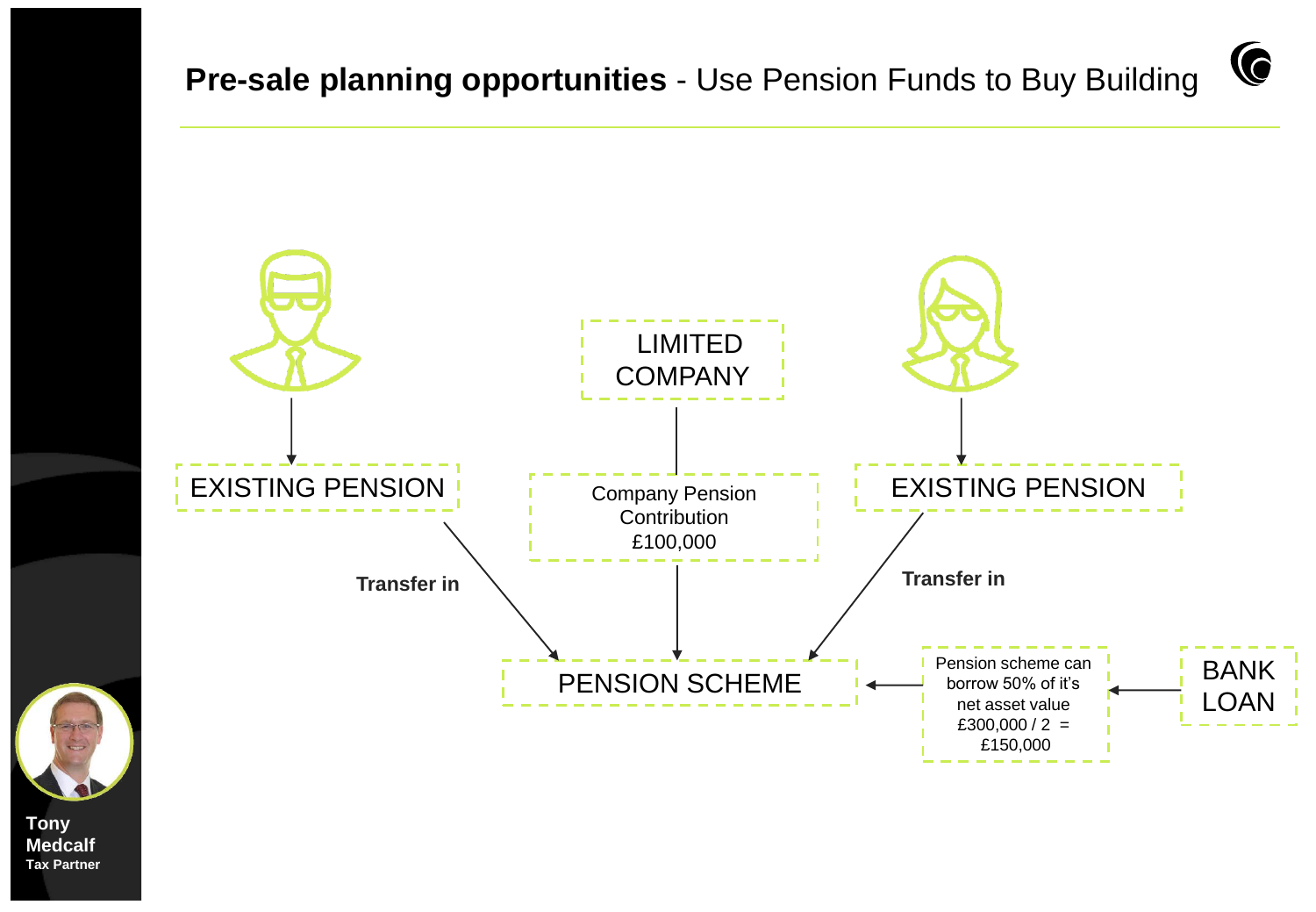G

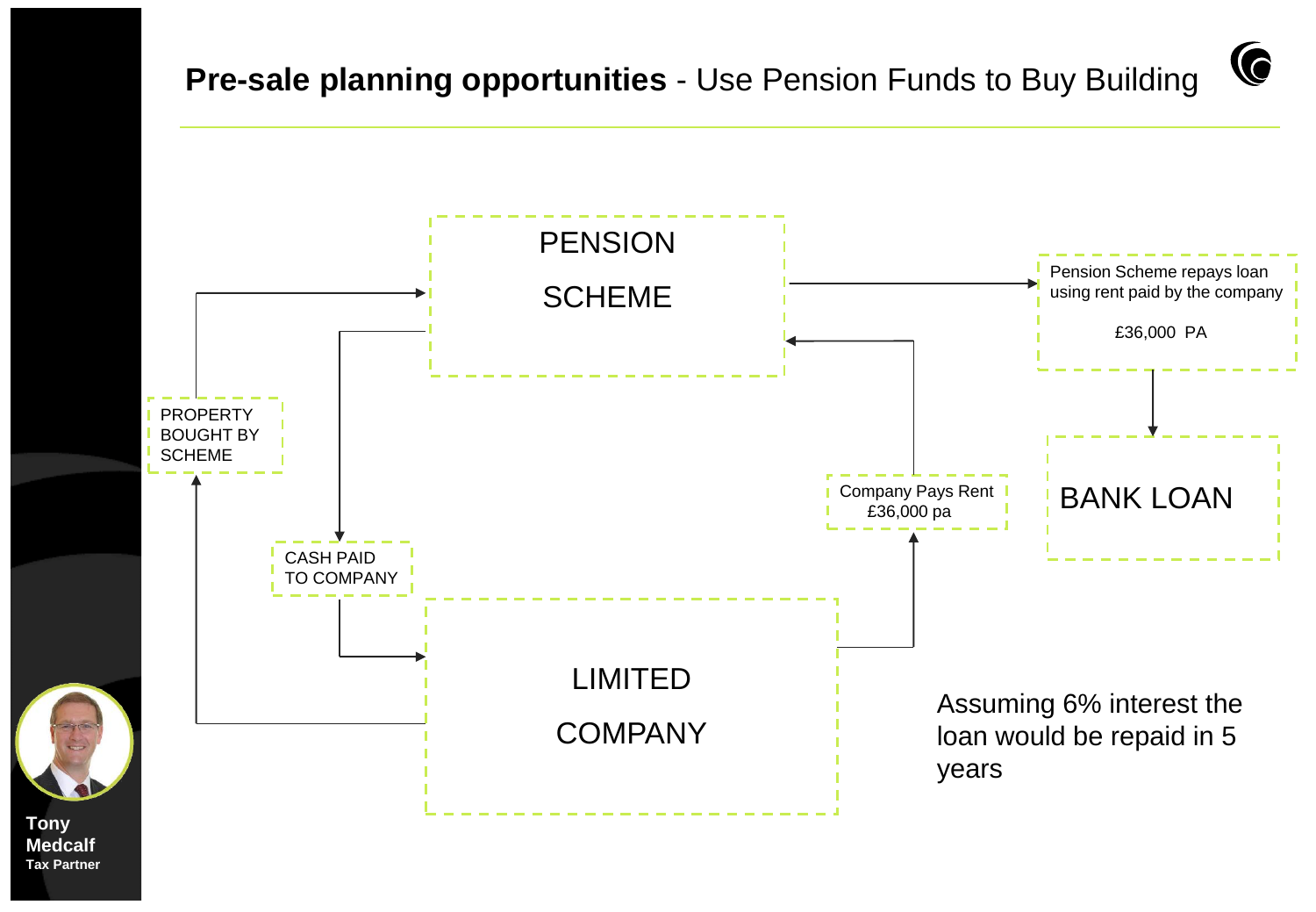- Timing Can Impact on Tax Rate
	- Be mindful that currently corporation tax is at 19% rising to 25% post 1 April 2023.
	- Exchange and complete property purchase before increase in corporation tax rates.
	- Consider the timing of contributions, after 1 April 2023 attract corporation tax relief at 25%.
	- Those further contributions and rents can be used to repay bank debt.

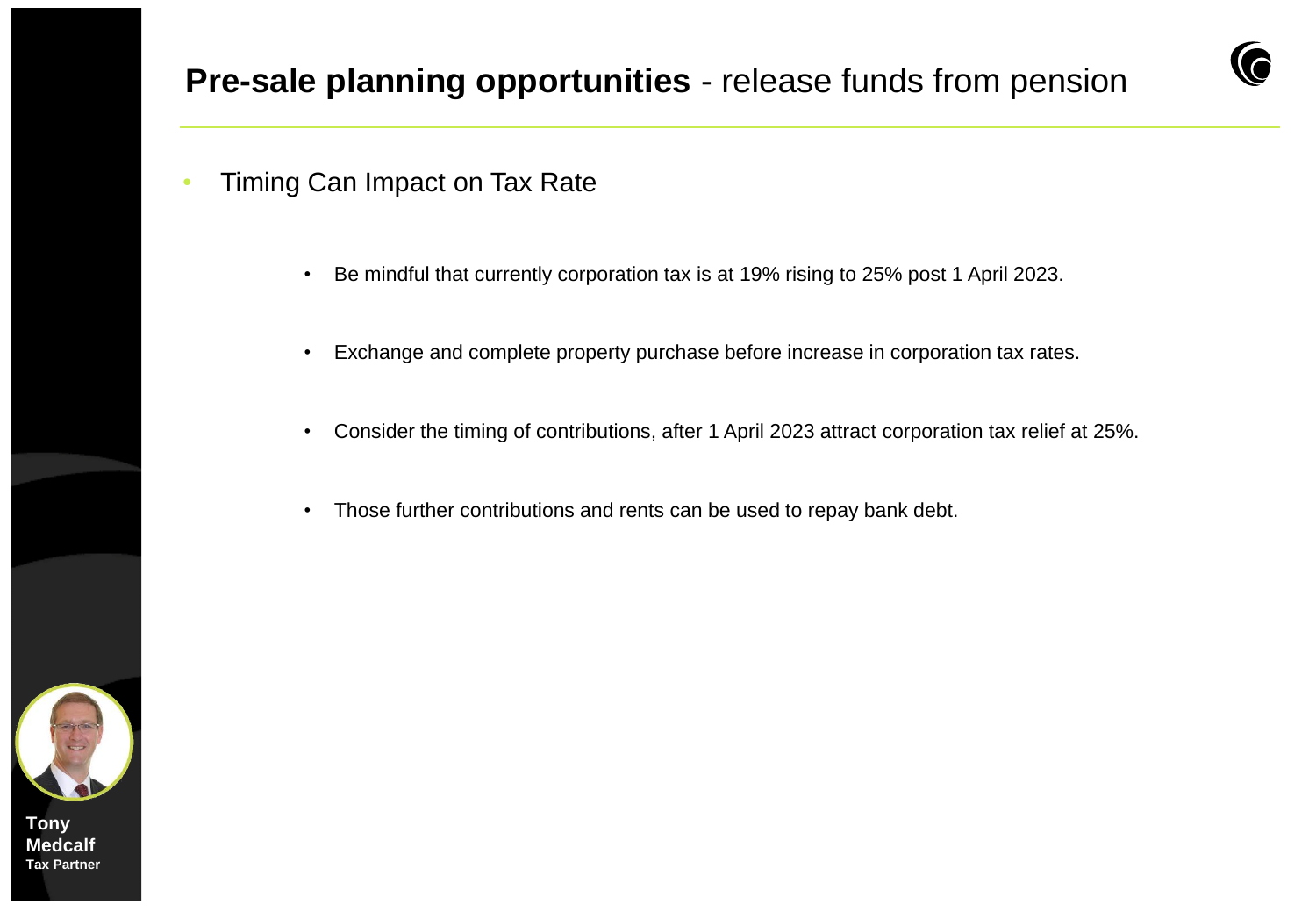

### **Summary**

- Upon completion the company would receive
	- » an increase of £256,500 in cash taking into account
	- » the £450,000 received
	- » Less £100,000 and £150,000 paid into scheme and
	- » The reduction of corporation tax payable of £19,000 and £37,500)
- Brad and Angelina's pension funds have increased to £225,000 each.
- The rental income is the same as the existing company pension contribution no increase in cash flow commitment
- Rental is treated as business expense and offset against profits same as pension contributions

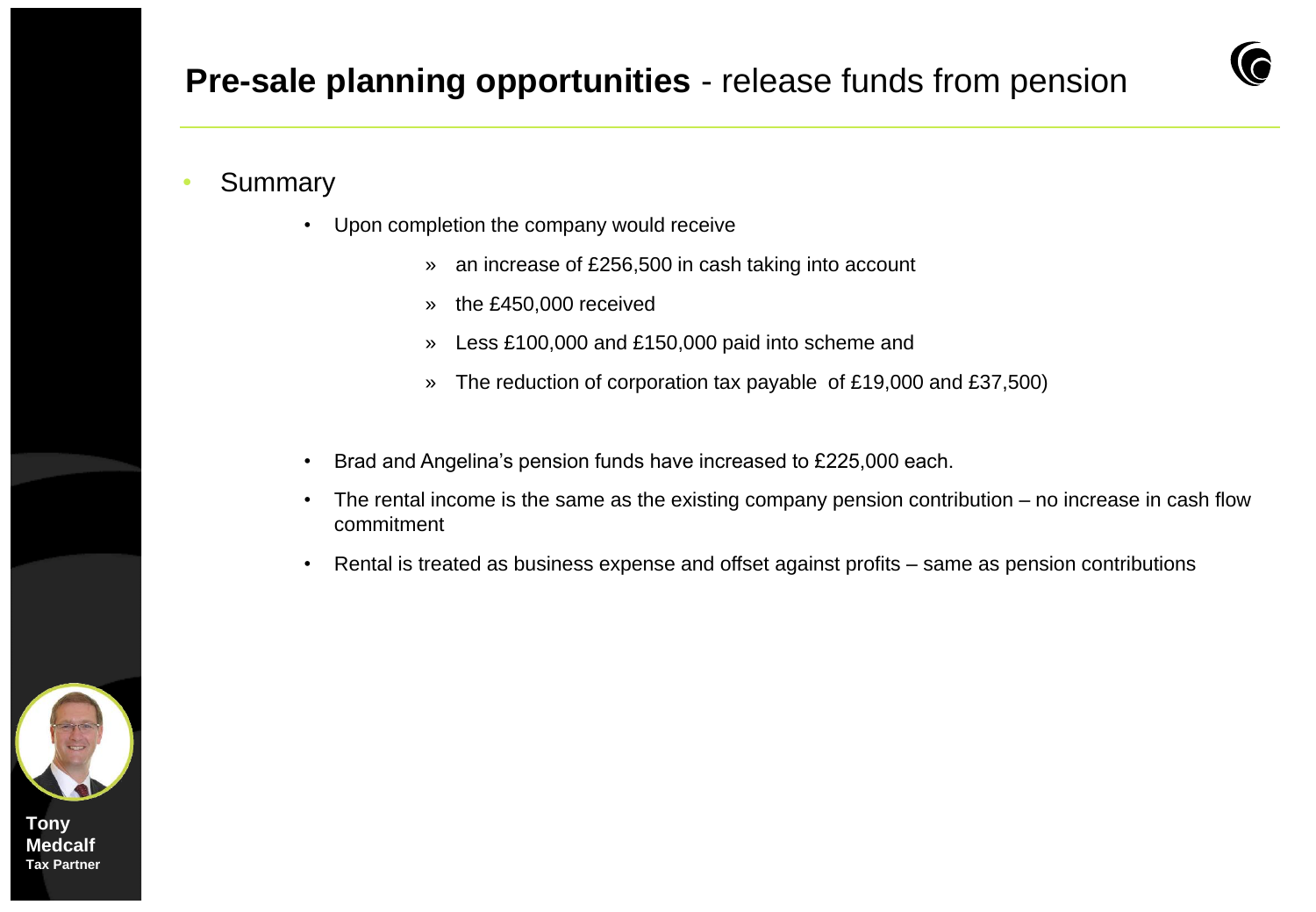

- Limit funds extracted from company dividend v capital gains tax rates.
- Surplus cash in company usually added to the sale price on a cash free debt free basis.
- Consider protection of cash and surplus assets by imposition of holding company.
- Consider impact on BADR.
- Consider impact on IHT.

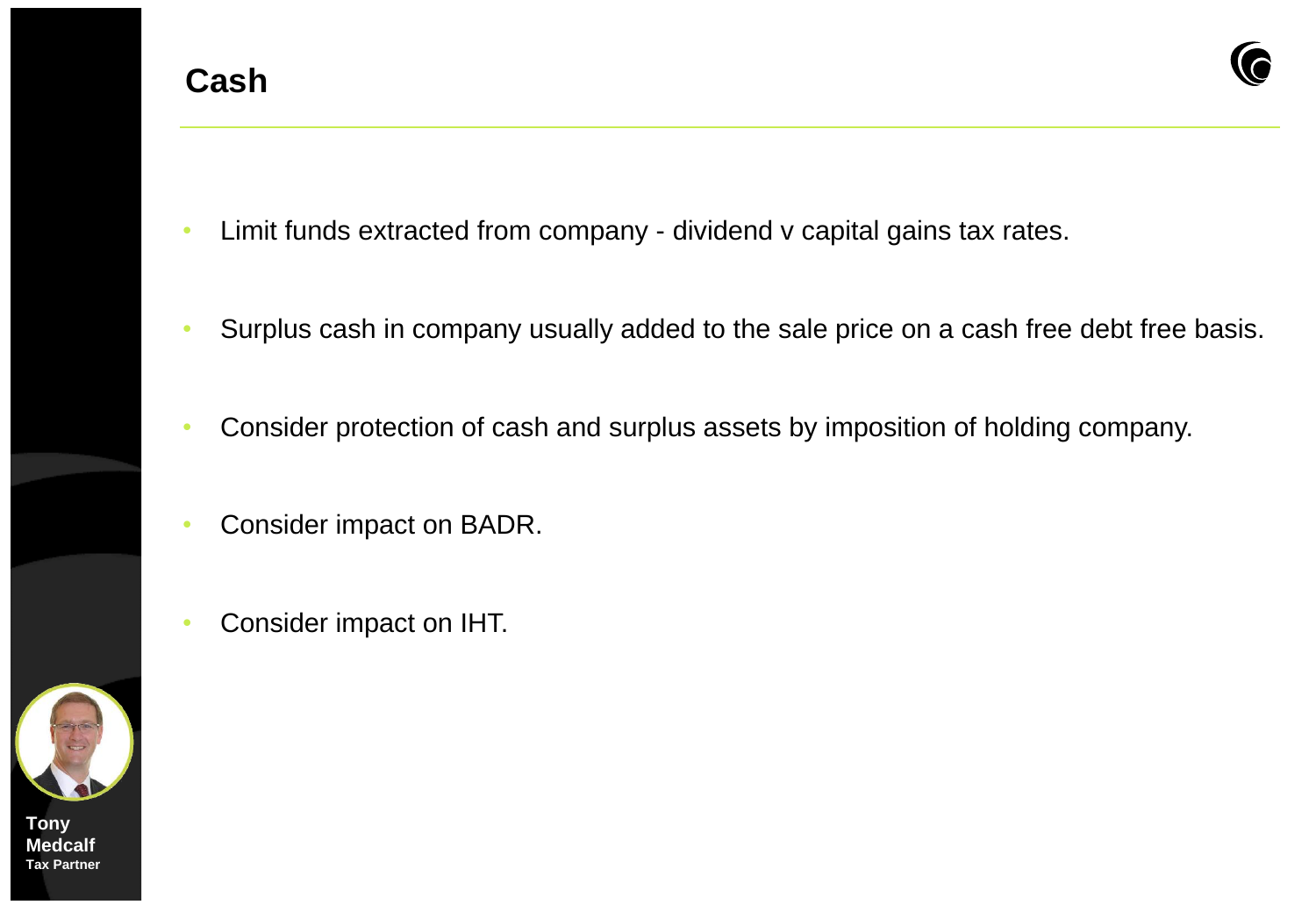# Questions?



**James Kipping** Tax Partner & Head of Private Client

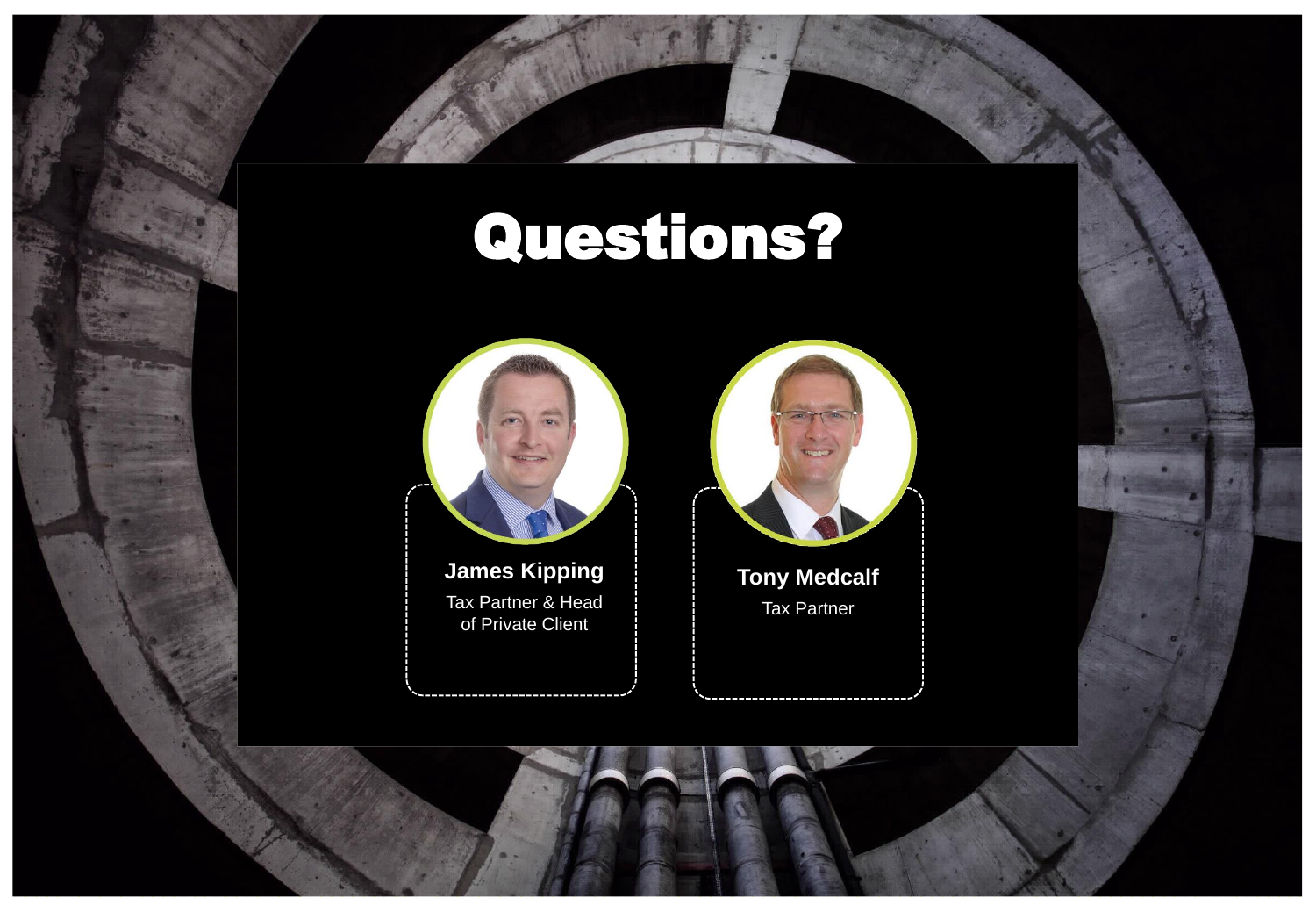# **Disclaimer & Copyright**

MHA is the trading name of MHCA Limited, a Company registered in England with registration number 07261811 (hereafter "MHA"). MHA is a network of four independent accounting firms in the UK and is a member of Baker Tilly International (hereafter "BTI"). Each member firm of MHA and BTI are separate and independent legal entities. Services are provided by individual member firms and not by MHA or BTI who accept no responsibility or liability for the advice, actions or inactions of member firms. No one member firm of either MHA or BTI accepts responsibility or liability for the advice, actions or inactions on the part of any individual member firm or firms.

All information provided herein or at any seminar is believed to be accurate and correct at the time of publication or broadcast. While all due care has been taken with this publication, no responsibility or liability is accepted for any inaccuracies, errors or omissions. Neither this publication or any broadcast should be accepted as providing a complete explanation or advice in respect of its subject matter and no liability is accepted for the consequences of any reliance upon it in part or whole. Our liability and the liability of MHA and BTI firms is limited and to the maximum extent permitted under applicable law. If you wish to rely on advice in connection with the subject matter of this publication you should first engage with a member firm of MHA.

You must not copy, make available, retransmit, reproduce, sell, disseminate, separate, licence, distribute, store electronically, publish, broadcast or otherwise circulate either within your business or for public or commercial purposes any of (or any part of) these materials and/or any services provided by any member firm of MHA in any format whatsoever unless you have obtained prior written consent from a MHA firm to do so and entered into a licence.

Where indicated, these materials are subject to Crown copyright protection. Re-use of any such Crown copyright-protected material is subject to current law and related regulations on the re-use of Crown copyright extracts in England and Wales.

These materials provided by MHA are subject to MHA's terms and conditions of business as amended from time to time, a copy of which is available on request. Services provided by an MHA firm are subject to the letters of engagement and the terms and conditions provided by that MHA firm.

© copyright MHCA Limited